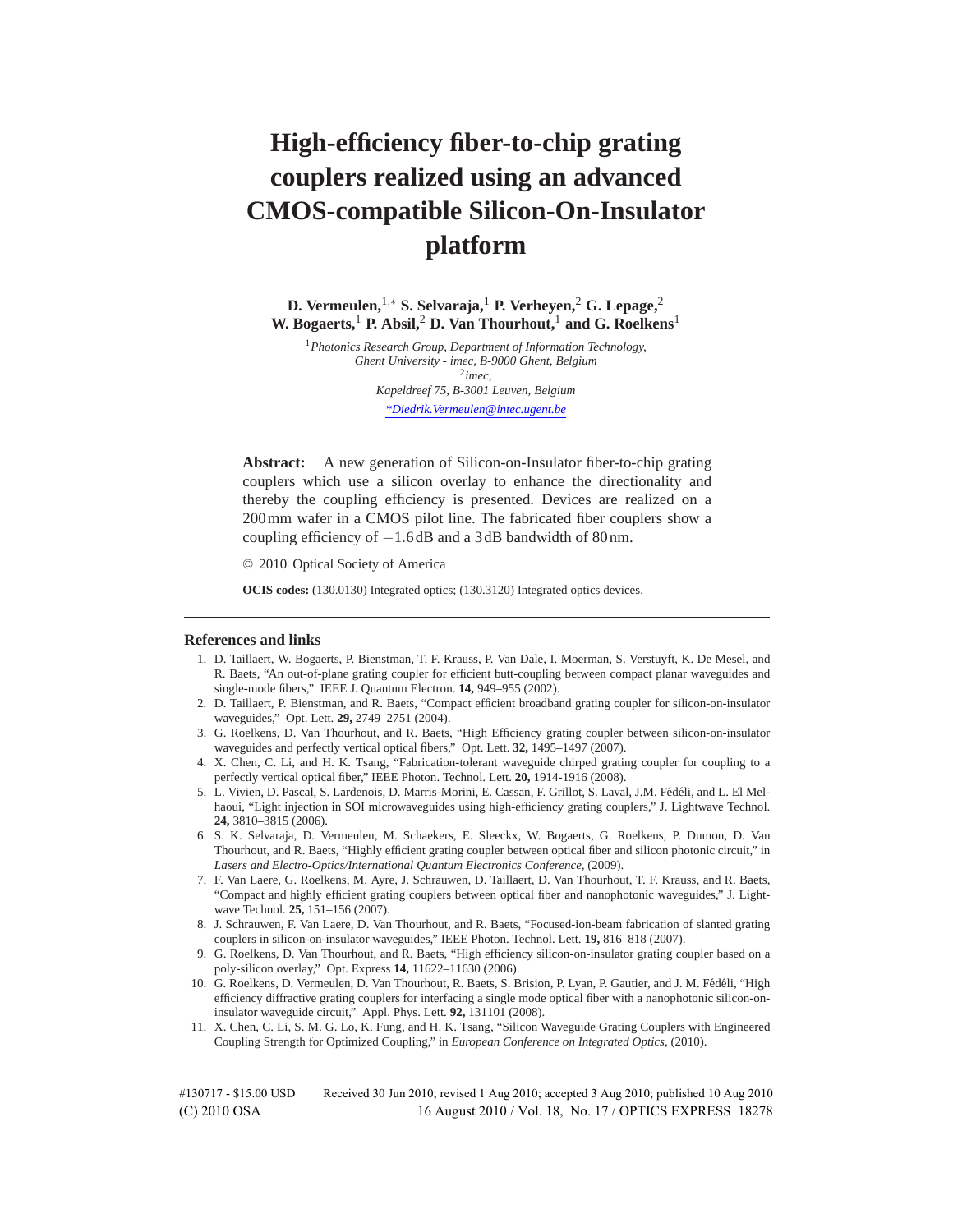- 12. T. K. Saha, and W. Zhou, "High efficiency diffractive grating coupler based on transferred silicon nanomembrane overlay on photonic waveguide," J. Phys. D: Appl. Phys. **42,** 085115 (2009).
- 13. F. Van Laere, T. Claes, J. Schrauwen, S. Scheerlinck, W. Bogaerts, D. Taillaert, L. O'Faolain, D. Van Thourhout, and R. Baets, "Compact focusing grating couplers for silicon-on-insulator integrated circuits," IEEE Photon. Technol. Lett. **27,** 612–618 (2009).
- 14. C. R. Doerr, L. Chen, M. Rasras, Y. K. Chen, J. Weiner, and M. Earnshaw, "Diplexer With Integrated Filters and Photodetector in Ge/Si Using Γ − *X* and Γ − *M* Directions in a Grating Coupler," IEEE Photon. Technol. Lett. **21,** 1698–1700 (2009).

#### **1. Introduction**

In the last decade much research has focused on silicon photonic integrated circuits, due to the scaling in size that can be accomplished because of the high refractive index contrast available on the SOI material platform. However, the scaling of the device cross-section complicates the interfacing with a single mode optical fiber. Several schemes have been proposed to tackle this problem. We focused particularly on fiber-to-chip coupling by means of subwavelength structured surfaces such as line gratings or photonic crystals. With these grating couplers one can couple out-of-plane and thus test photonic circuits on a wafer-scale without the need of any post-processing or cleaving. Furthermore because of a relaxed 1dB alignment sensitivity of  $2\mu$ m, it is even possible to align several optical fibers at the same time by using fiber arrays for wafer-scale testing or packaging. Despite the fact that these grating couplers are a very good candidate for fiber interfacing for the low cost and high volume oriented silicon photonics framework, they suffer from relatively high coupling loss, making them only useful for research purposes or specific applications with a relaxed power budget.

In 2002 we reported an SOI grating coupler with a fiber coupling efficiency of −7 dB [1]. Since then, a lot of attempts were made to improve the coupling efficiency significantly. In general there are three factors that contribute to the poor coupling efficiency of standard grating couplers. Most of the light  $35\% - 45\%$  is lost because of diffraction towards the substrate and around 20% is lost because of poor mode-matching to the Gaussian shaped mode of the fiber. For perfectly vertical coupling another 30% is reflected back into the waveguide due to second order Bragg diffraction. This last issue can be easily solved by coupling under a small angle which breaks the symmetry and eliminates the reflection [2]. An alternative method is to etch a deep slit in front of the grating which acts together with the grating as a Fabry-Perot cavity [3]. By chirping the grating, back reflections [4] and losses due to mode-mismatch [2] can be minimized. Most attempts to increase the directionality of the grating all involve substrate engineering [5]. Other approaches are either based on amorphous silicon, which limits the thermal budget [6], or require a lot of post-processing [7]. Alternatively, one can use exotic gratings with for example slanted facets, in analogy to a blazed grating, to enhance the coupling to the first diffraction order in the superstrate [8]. In 2006 however, we proposed a rather simple and elegant way to adapt the grating and increase the coupling efficiency drastically, i.e. by defining a silicon overlay prior to etching the grating [9]. Early attempts which involved epitaxial silicon growth were promising and showed efficiencies up to −2*.*6 dB [10]. In this paper we demonstrate high efficiency grating couplers, fabricated in a CMOS pilot line, with −1*.*6 dB coupling efficiency, approaching the coupling efficiencies required in practical applications.

## **2. Fiber Coupler Grating Design**

For designing a fiber-to-chip grating coupler, which is inherently highly efficient, several design issues have to be taken into account. These are summarized in Fig. 1. The first order diffraction of a grating is described by the Bragg condition  $\beta - K = k_z$  where the propagation constant of the guided mode  $\beta = \frac{2\pi}{\lambda} n_{eff}$ ,  $K = \frac{2\pi}{\Lambda}$  and the projected wave vector of the incident mode  $k_z = \frac{2\pi}{\lambda} \sin \theta$  with  $\lambda$  the wavelength of the light,  $\Lambda$  the period of the grating and  $\theta$  the angle of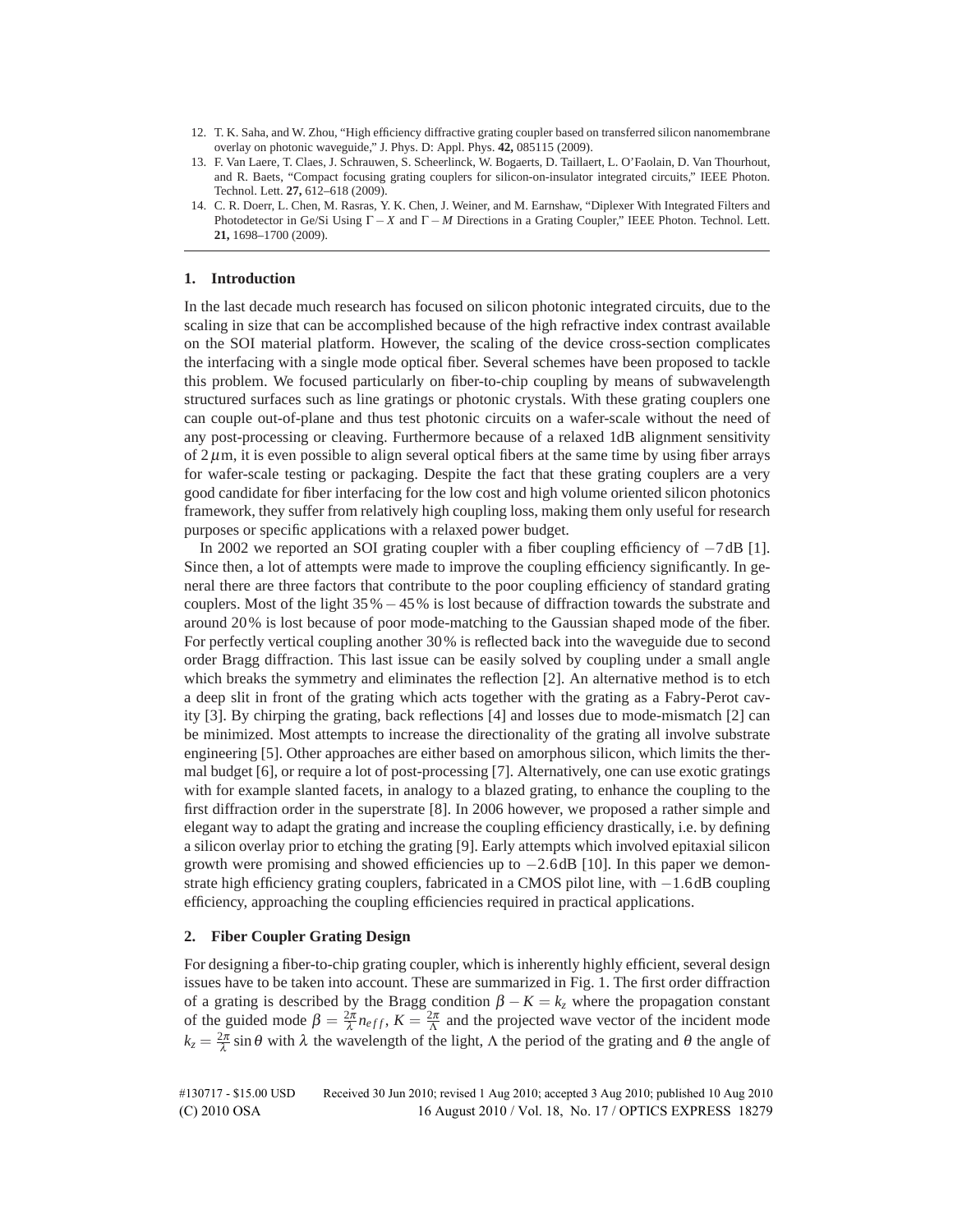

Fig. 1. Schematic illustrations of fiber-to-chip high index contrast grating coupler optimization factors: the Bragg condition (a), upwards directionality (b), 2D fiber mode-matching in z- and x-direction (c,d) and mode-matching between the waveguide and Bloch mode of the grating (e).

the fiber with respect to the surface normal of the grating. In order to avoid a high second order reflection, it is convenient to couple in under a positive fiber angle as shown in Fig. 1(a). In general the effective refractive index  $n_{eff}$  of the grating is a function of the grating parameters shown in Fig. 2(a). However, since for a given grating period and given fiber angle it is almost always possible to find a wavelength at which the Bragg condition is fulfilled, this dependency will have a minor influence on the maximal coupling efficiency of the grating coupler but rather on the central wavelength of the coupling spectrum. In the rest of the analysis we will assume that the Bragg condition is satisfied and that the fiber coupling angle  $\theta$  is close to zero.

The physical principle behind a highly directional grating as shown in Fig. 1(b) can be understood as follows. Considering the diffracted field pattern as the superposition of the fields emitted by an array of scattering centers (which have a  $\pi$  phase shift with respect to each other for a perfect vertically coupling grating), constructive interference towards the superstrate (and hence the optical fiber) can be achieved by realizing an additional  $\pi$  phase shift during the propagation towards the superstrate, since light is propagating either in air (in the etched slit) or in silicon (in the grating tooth). This directionality is thus a function of the waveguide thickness *h*, the etch depth *e* in the waveguide and the silicon overlay thickness *o* (see Fig. 2). Furthermore, in order to reach high fiber coupling efficiency, a highly directional grating is required while at the same time the grating strength needs to be optimized for maximal overlap with the Gaussian fiber mode, shown in Fig. 1(c). This mode-matching requirement is a function of the same three parameters  $h$ ,  $e$  and  $o$  as the high directionality condition. For high index contrast gratings, the strength of the alternating scattering centers is in general not equal, resulting in an imbalanced interference to the superstrate. The duty cycle of the grating can be used as a tuning parameter to compensate and maximize the grating directionality. Three different classes of grating cases shown in Fig. 2 can be considered which can be favorable, depending on the considered photonics platform, robustness and cost considerations.

The first case Fig. 2(b) is a grating without silicon overlay where high directionality and an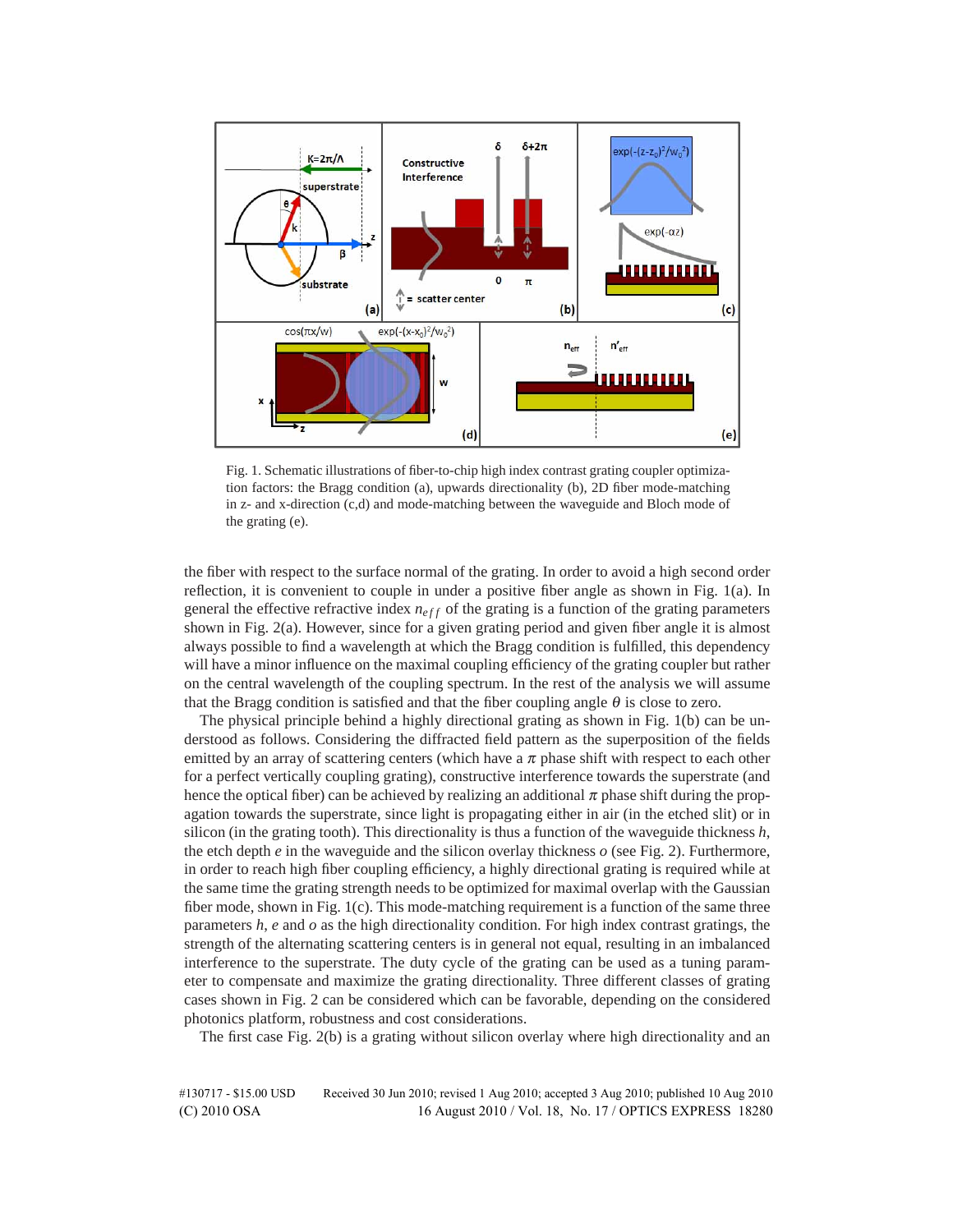

Fig. 2. Parameterized highly directional grating couplers: the general case (a), without silicon overlay (b), with silicon overlay but no waveguide etch (c) and both silicon overlay and waveguide etch (d).

optimal grating strength are only achieved for a certain waveguide thickness *h* and etch depth *e*. In [11] this grating type is optimized and a coupling efficiency of −1.2 dB is achieved for a waveguide thickness *h* of 340 nm and a deep waveguide etch depth *e* of 200 nm. Important drawbacks are the fixed waveguide thickness which is multimode and the deep waveguide etch depth which introduces a large mode mismatch between the waveguide mode and the Bloch mode of the grating resulting in high back reflections [see Fig. 1(e)]. The last issue is improved by apodizing the grating, leading to reduced reflections and a better mode matching with the Gaussian fiber mode. However, an apodized grating requires feature sizes which are beyond the limit of current 193 nm DUV lithography.

For case Fig. 2(c), no waveguide etch *e* is required. This kind of grating coupler has been theoretically reported in [12], where a transferred silicon nanomenbrane is proposed in order to fabricate the grating. For a waveguide thickness *h* of 220 nm and a silicon overlay thickness *o* of 240 nm the simulated efficiency was 64%. We optimized this grating type and simulated for a uniform grating with  $h = 150$  nm and  $o = 220$  nm around 80% coupling efficiency, which is the theoretical upper limit because of the mode mismatch between the exponential shaped electrical field profile of the uniform grating and the Gaussian shaped mode of the optical fiber. Unfortunately, a waveguide thickness of  $h = 150$  nm leads to a lower confinement of the TE optical mode, and does not support any TM polarized waveguide modes. We also like to point out that the coupling strength of a grating with no waveguide etch is solely dependent on the silicon overlay and thus on the evanescent field of the waveguide mode. Because this evanescent field is different for orthogonal polarized waveguide modes, it is unlikely that there exists a grating which is highly efficient for both polarizations. Despite these drawbacks, this grating coupler type could be an ideal candidate for using in a single-polarization low-cost photonics platform.

The most general fiber coupler grating using a silicon overlay is case Fig. 2(d) where both a silicon overlay *o* and waveguide etch *e* is used to define the grating. This gives us the freedom to choose an appropriate waveguide thickness *h* of for example 220 nm. This high efficiency grating coupler type is theoretically described in [9] and shows around 80% of coupling efficiency according to simulations. Although it requires more process steps than the previous cases, it is compatible with any high index contrast photonic platform. Moreover, the introduced additional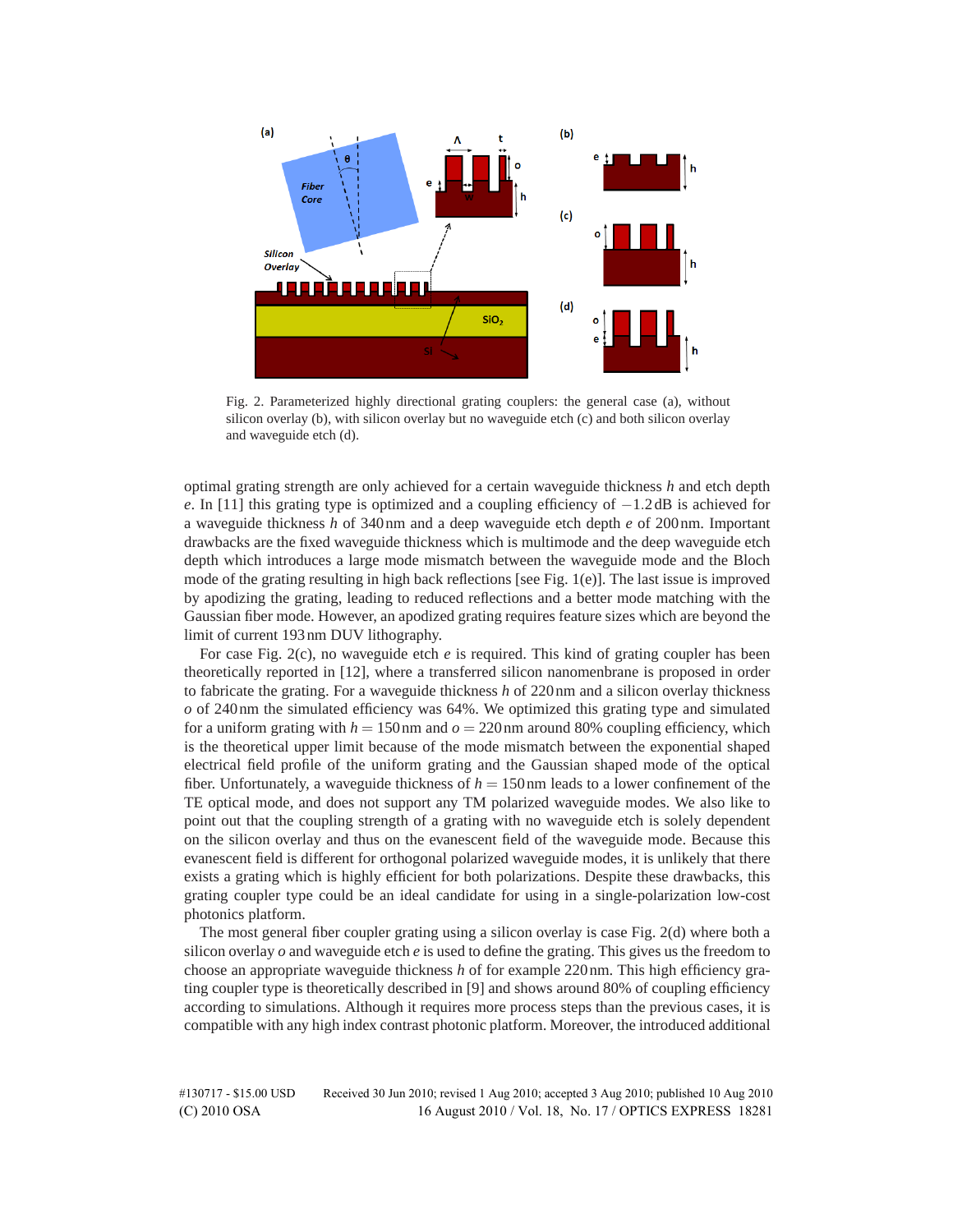thickness levels could be used to optimize other integrated photonic devices.

An optimization issue that is unrelated to the previous discussion is the mode-matching between the Gaussian fiber mode and the waveguide mode in the x-direction as is shown in Fig. 1(d). For a 220 nm thick waveguide, the optimal waveguide width  $w$  is 15  $\mu$ m. Since the taper length scales quadratic with the waveguide width, a long taper section ( $\approx$  500  $\mu$ m) would be needed to adiabatically transform the broad waveguide of the grating into a single-mode optical waveguide. This can be easily solved by curving the grating as is demonstrated in [13], without decreasing the grating coupling efficiency.

## **3. Fabrication**

We developed an advanced Silicon-on-Insulator process flow which is capable of realizing the most general case in Fig. 2(d) of the high efficiency grating couplers. The complete fabrication process is done in the 200mm *imec* CMOS pilot line with 193 nm DUV lithography. We start from a 200 mm SOI wafer with a buried oxide layer thickness of  $2\mu$ m and a crystalline silicon layer thickness of 220 nm. Simulations show that the thickness of the buried oxide layer is of minimal importance for the coupling efficiency, since the grating intrinsically is very directional such that only a small fraction of the light is reflected at the interface of the buried oxide and silicon substrate [9]. In a second step an amorphous silicon layer of 160 nm is deposited over the whole wafer and a deep etch is performed through the amorphous silicon reaching 70 nm into the crystalline silicon layer. This is used to define the slits of the high efficiency grating couplers. Next, the amorphous silicon is removed where necessary by dry etching using a combination of a chlorine/fluorine-based and bromine-based chemistry. The width of the first tooth will not affect the grating coupling efficiency if it is narrower than the subsequent teeth [9]. By contrast, larger first tooth widths introduce a rapid decrease of the coupling efficiency. The consequences of possible mask misalignment between the silicon overlay and the grating coupler are anticipated by designing the first tooth of the grating narrower. This can be clearly seen in Fig. 3 where a bird's eye view image of the fabricated silicon overlay grating is shown. In the final step the strip waveguides are defined in the crystalline silicon layer. The measured propagation loss for a straight single-mode strip waveguide with a height of 220 nm and a width of 450 nm was  $1.8 \text{ dB/cm}$ , demonstrating the high process quality of this advanced SOI fabrication process.



Fig. 3. Bird's eye view of a silicon overlay grating fiber coupler.

## **4. Experimental Results**

The measurement results are shown in Fig. 4. All measurements were performed with a singlemode fiber tilted under an angle of 13 degrees relative to the surface normal of the grating. Index matching fluid was applied between the grating and fiber facet to reduce Fresnel reflections. TE polarized light is used in all experiments, because the gratings are polarization dependent.